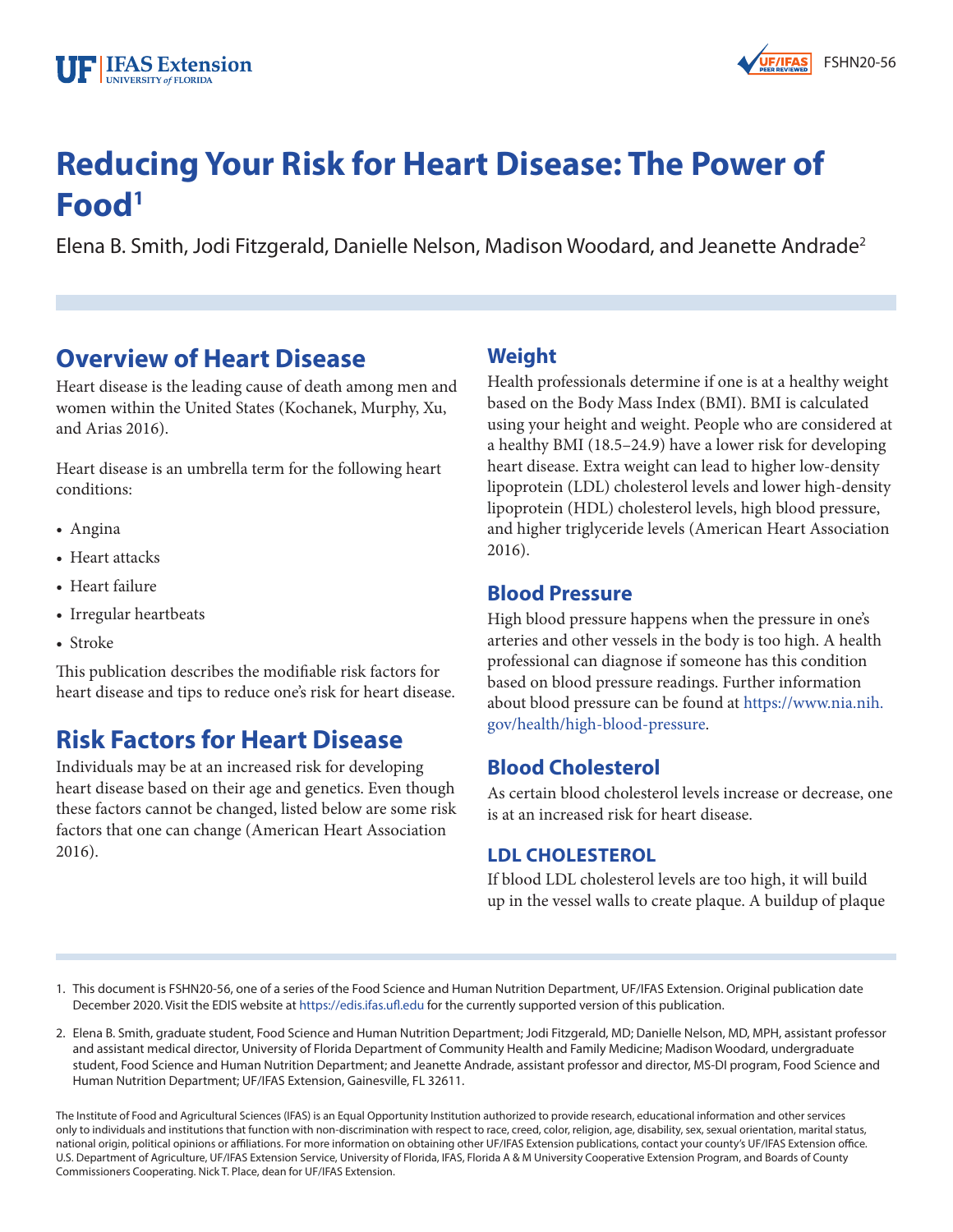in the blood vessels will lead to vessels narrowing, so less blood can flow through, which may lead to a heart attack. A diet that is high in saturated fat, such as fatty beef, lard and cream, and other high-fat dairy products, and that is low in fruits, vegetables, and whole grains increases this cholesterol (National Heart, Lung, and Blood Institute 2002). To read more about LDL cholesterol, please visit https://www. cdc.gov/cholesterol/ldl\_hdl.htm.

### **HDL CHOLESTEROL**

HDL cholesterol picks up cholesterol in the blood vessels and brings it to the liver. The liver then removes it from the body (CDC 2020). A diet that is high in fruits, vegetables, and whole grains helps to increase HDL levels, as does being physically active for at least 30 minutes daily for at least 5 days per week. To read more about HDL cholesterol, please visit https://www.cdc.gov/cholesterol/ldl\_hdl.htm.

### **Triglycerides**

Triglycerides are a type of fat that is found in foods and that can be made within your body. Genetics, lifestyle behaviors, and some medications may increase triglyceride levels. Additionally, a diet that is high in saturated fats, added sugars, and alcohol can increase one's triglyceride levels, as can limited physical activity (National Heart, Lung, and Blood Institute n.d.).

### **Diabetes**

If one has diabetes and blood glucose (sugar) levels that are considered high, they are at a higher risk for developing heart disease. Talk with a health care professional to come up with a diet and exercise plan to improve your blood glucose levels.

### **Dietary Habits**

Dietary habits may increase the risk for heart disease, specifically:

- High amounts of saturated fats (e.g., fatty red meats, chicken with the skin, butter, cheese)
- High amounts of salt (e.g., processed and cured meats, chips, crackers, sauces, dressings)
- Low amounts of fresh or frozen fruits, vegetables, and whole grains

### **Lifestyle**

Certain lifestyle behaviors may increase the risk for heart disease, such as:

- Smoking: Tobacco, of all forms, even secondhand smoke
- Excess alcohol:
	- For females: Drinking more than 1 alcoholic beverage per day
	- For males: Drinking more than 2 alcoholic beverages per day
	- Beverage amounts equal to one serving:
		- 12 ounces of 5% alcohol by volume (ABV) beer
		- 8 ounces of 7% ABV malt liquor
		- 5 ounces of 12% ABV wine
		- 1.5 ounces of 40% ABV (80 proof) distilled spirits or liquor (USDA 2015).
- Physical inactivity: Not being physically active (walking, running, swimming, yoga) for at least 150 minutes per week

# **Reducing the Risk for Heart Disease**

*Eat more fruits, vegetables, beans/lentils, and whole grains. These foods are:*

- High in vitamins, minerals, and antioxidants that help protect your heart.
- High in fiber.
- Low in saturated fat.
- Refer to Table 1: What and How Much to Eat below for further information.

#### *Lower Salt Intake*

- Per the American Heart Association guidelines, consume no more than 2,300 mg of sodium per day.
- Use onions, garlic, herbs, spices, citrus juices, and vinegars in place of sodium when preparing meals at home.
- Read the food labels for sodium content when purchasing packaged foods (USDA).

### *Be Kind to You*

- Take some time for yourself every day, even if it just for 10 minutes!
- Sleep for at least 7 hours per day.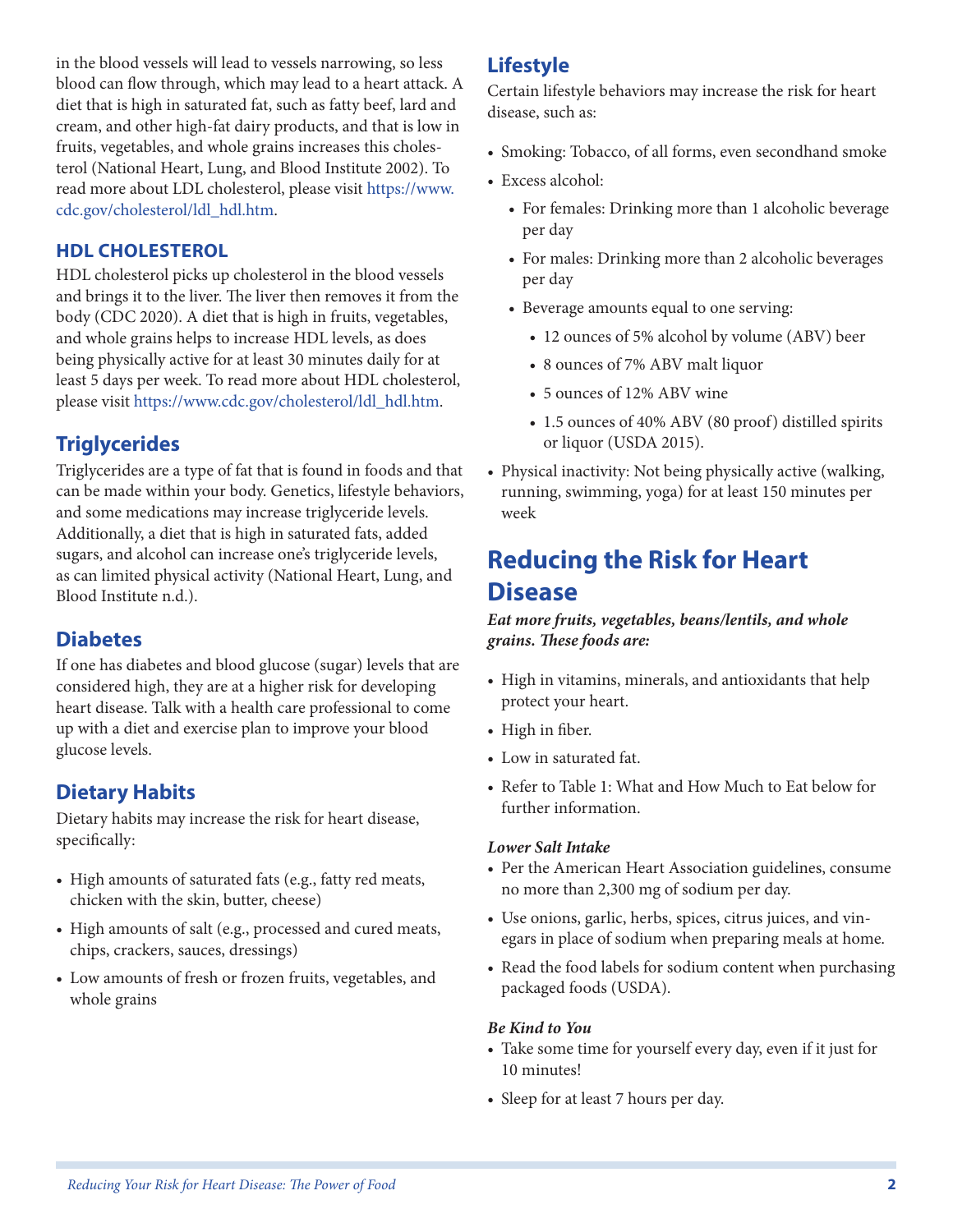- Stay active—exercise at least 30 minutes per day for at least 5 days per week.
- If you consume alcohol, drink no more than 1 drink/day for females and no more than 2 drinks/day for males. Review the above information for specific amounts.
- Avoid use of and exposure to tobacco products.
- Reduce stress as much as you can.

#### *Setting Yourself Up for Success*

- Use the suggested recipes in this publication for inspiration for healthy eating.
- Start making changes with a friend or family member! It can be helpful to have support.
- Ask for help from a health professional such as a registered dietitian to make those positive changes.

# **What and How Much to Eat**

#### Table 1. What and how much to eat.

| <b>Food Group</b>                                                                                 | <b>Amount and Type of Foods to</b><br>Consume                                                                                                                                 | <b>Focus on Consuming</b>                                                                                                                                                 | <b>Reasons</b>                                                                                                                                                                                                                        |
|---------------------------------------------------------------------------------------------------|-------------------------------------------------------------------------------------------------------------------------------------------------------------------------------|---------------------------------------------------------------------------------------------------------------------------------------------------------------------------|---------------------------------------------------------------------------------------------------------------------------------------------------------------------------------------------------------------------------------------|
| Grains                                                                                            | 6-8 ounces<br>1 ounce = 1 slice of bread; $\frac{1}{2}$ cup<br>cooked pasta/rice; 1/2 cup cooked cereal                                                                       | - Whole grains: whole-wheat breads,<br>whole-wheat/buckwheat pasta, rolled<br>old-fashioned oats, brown rice, lentils,<br>amaranth, bulgur, quinoa, farrow, and<br>barley | - Whole grains have more nutrients<br>and fiber than refined grains, such<br>as white bread, white rice, and white<br>pasta.                                                                                                          |
| Fruits                                                                                            | $1.5 - 2$ cups<br>1 cup equivalent = $1$ cup raw or cooked<br>fruit, 1/2 cup dried fruit                                                                                      | - Fresh or frozen that are in season<br>- Variety of colorful fruits<br>- Less juice                                                                                      | - Frozen fruits preserve nutrients.<br>- Different-colored fruits and<br>vegetables provide various vitamins,<br>minerals, and other nutrients that<br>you need.<br>- Juice does not have as much fiber<br>as the fresh/frozen fruit. |
| Vegetables                                                                                        | $2.5 - 3$ cups<br>1 cup equivalent = $1$ cup raw or cooked<br>vegetable, 2 cups leafy salad greens                                                                            | - Variety of colorful vegetables that are<br>fresh or frozen and are in season                                                                                            | -Frozen vegetables preserve the<br>nutrients. Save money by buying in<br>season.                                                                                                                                                      |
| Dairy                                                                                             | 3 cups<br>1 cup equivalent = 1 cup milk, yogurt,<br>or fortified soymilk; 11/2 ounces natural<br>cheese such as cheddar cheese or 2<br>ounces of processed cheese             | - Drink 2% or reduced fat milk and yogurt<br>and cheese.                                                                                                                  | - Rich source of calcium and vitamin<br>D to help build strong bones.                                                                                                                                                                 |
| Protein                                                                                           | 5 to 6.5 ounces<br>1 ounce equivalent $=$ 1 ounce lean<br>meat, poultry, or seafood; 1 egg; 1/4 cup<br>cooked beans or tofu; 1 tbsp peanut<br>butter; 1/2 ounce nuts or seeds | - Focus on eating lean meats, beans,<br>lentils, and soy.<br>- Bake, grill, or poach when cooking<br>meats.                                                               | - Preparing lean meats through<br>baking, grilling, or poaching reduces<br>risk for heart disease.                                                                                                                                    |
| Note. *Based on 1,800-2,000 calorie diet from the USDA 2015-2020 Dietary Guidelines for Americans |                                                                                                                                                                               |                                                                                                                                                                           |                                                                                                                                                                                                                                       |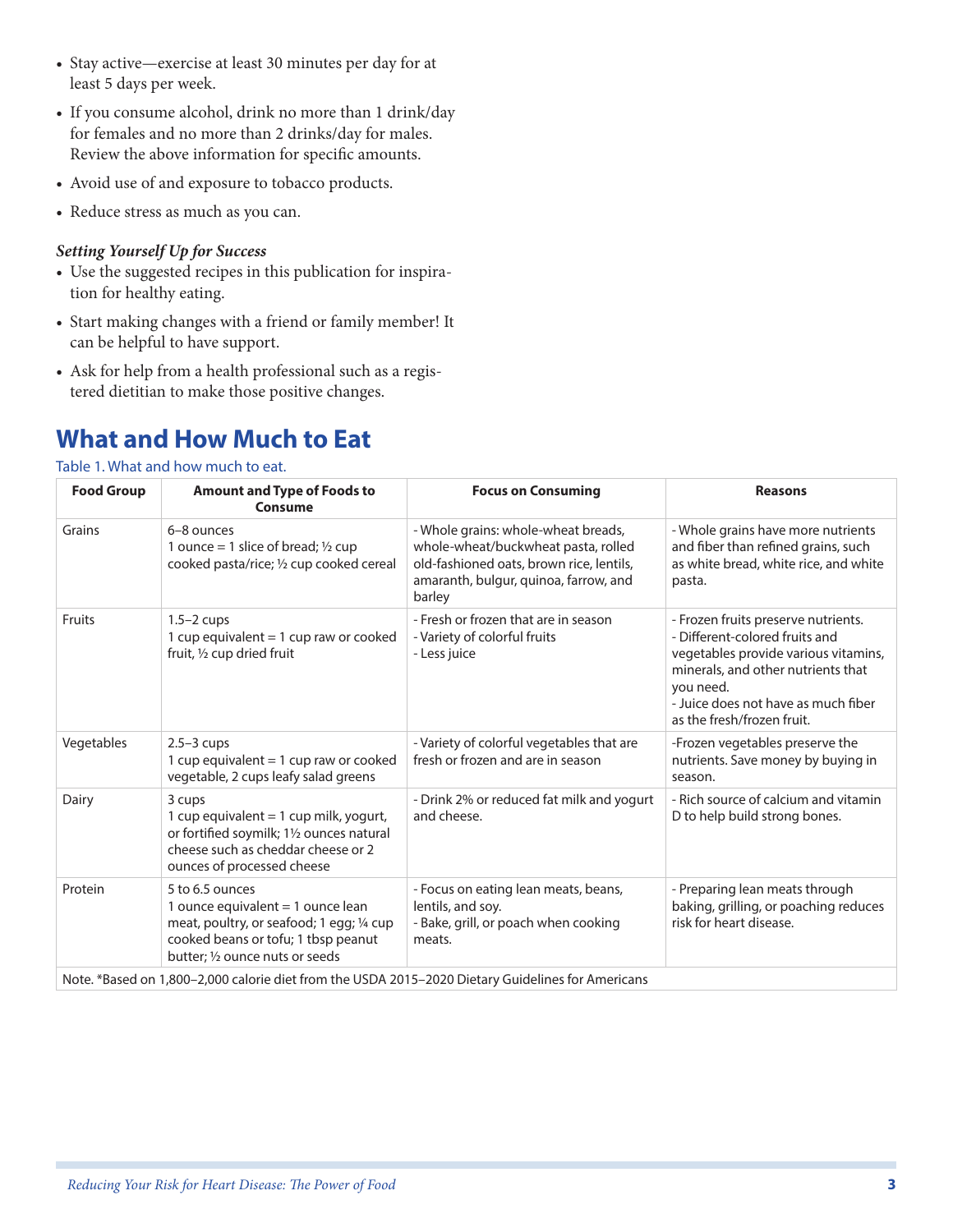# **Breakfast Recipes**

### **Greek Yogurt Fruit Bowl**

Recipe provided by MS/DI student Charissa Lim.

Prep time: 5 minutes Cook time: 0 minutes Makes 1 serving

### **Ingredients**

- 1 cup 0% fat plain Greek yogurt
- $\frac{1}{4}$  cup strawberries
- ¼ cup frozen blueberries
- 2 tbsp granola
- 1 tbsp raisins
- 1 tsp honey
- ⅛ tsp vanilla extract

### **Instructions**

- 1.Place Greek yogurt in a bowl and mix in vanilla extract.
- 2.Add granola over half the yogurt bowl.
- 3.Slice strawberries and place on the other half along with the blueberries.
- 4.Drizzle honey on top and add raisins. Enjoy!

**Nutrition Facts per Serving:** 280 calories, 2.5 g total fat, 0 g saturated fat, 100 mg sodium, 39 g total carbohydrates, 2 g dietary fiber

### **4-Ingredient Breakfast Bars**

Recipe modified from The Kitchn: https://www.thekitchn. com/recipe-4-ingredient-banana-oat-bars-156571

Prep time: 10 minutes Cook time: 30 minutes Makes 6 Servings

### **Ingredients**

- Cooking spray (for pan)
- 2 large, very ripe bananas—soft and covered with brown spots
- 2 cups old-fashioned oats
- ½ cup whole flax seeds
- 1 tsp vanilla extract

### **Optional Additions**

- ¼ cup pitted, chopped dried dates
- $\cdot$  ½ tsp nutmeg or cinnamon
- 1 tbsp brown sugar

### **Instructions**

- 1.Heat oven to 350°F.
- 2.Peel the bananas and mash them in a bowl.
- 3.Stir the oats, vanilla, flax seeds, and optional ingredients into the mix.
- 4.Pour into sprayed 9˝×9˝ baking pan and bake for 30 minutes.
- 5.When recipe is cool, cut into squares and enjoy!

*Try making a few pans of this to store in your freezer for grab-and-go breakfast and snackbars!*

**Nutrition Facts per Serving:** 240 calories, 8 g total fat, 1g saturated fat, 0 mg sodium, 35 g total carbohydrates, 8 g dietary fiber

### **Egg-Vegetable Sandwich**

Recipe provided by author Jeanette.

Prep time: 5 minutes Cook time: 6–7 minutes Makes 1 serving

### **Ingredients**

- Cooking spray
- 1 large egg, scrambled
- ¼ cup torn spinach leaves
- ¼ cup coarsely chopped yellow onion
- 1 thin slice of tomato
- $\frac{1}{8}$  tsp Italian seasoning
- 1 100% whole-wheat English muffin

### **Instructions**

- 1.Scramble the egg with the Italian seasoning in a small bowl, and set aside.
- 2.Spray a small frying pan with the cooking spray. On medium-high heat, cook the onions until translucent, about 2–3 minutes.
- 3.Add the egg mixture, stir the mixture, and cook until egg is set, about 2 minutes. Add in the spinach and cook for another 2 minutes. Remove from heat.
- 4.Cut the English muffin in half, add the tomato slice on one-half the muffin, and then add the scrambled egg mixture on top. Place the other half of the English muffin on top and enjoy!

**Nutrition Facts per Serving:** 220 calories, 5 g total fat, 1 g saturated fat, 330 mg sodium, 30 g total carbohydrates, 2 g dietary fiber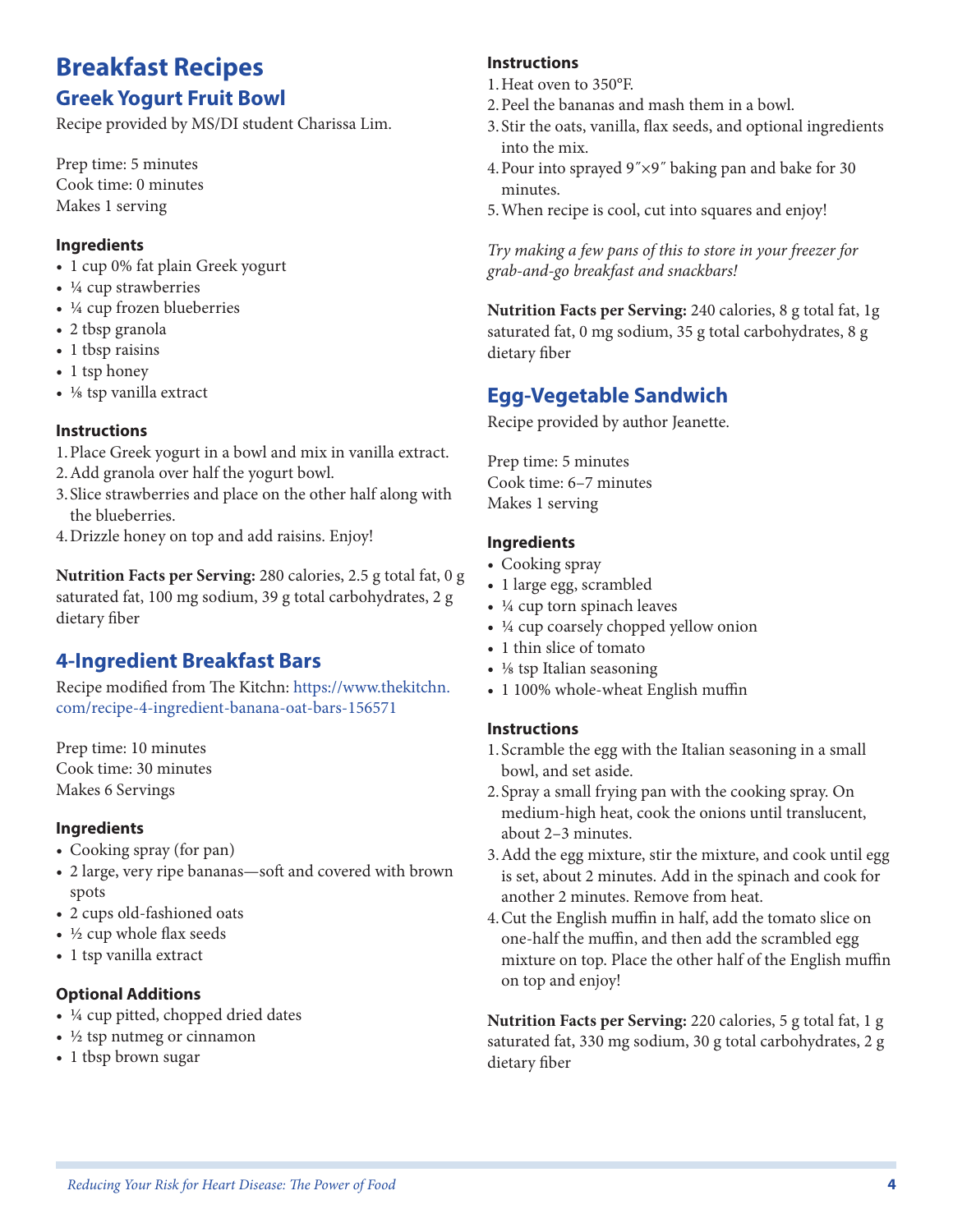# **Lunch/Dinner**

### **Honey Chicken and Veggies**

Recipe modified from PureWow: https://www.purewow. com/recipes/honey-lime-chicken-in-foil

Prep time: 10 minutes Cook time: 10–12 minutes Makes 4 servings

### **Ingredients**

- 2 tbsp olive oil
- 2 garlic cloves, minced
- 2 tbsp honey
- 4 6-ounce skinless, boneless chicken breasts
- 1 tsp cumin
- $\cdot$  ½ tsp paprika
- 8 oz frozen asparagus
- 4 half ears frozen corn
- 2 tbsp chopped cilantro
- ¼ cup sliced green onion

### **Instructions**

- 1.Stir the olive oil, garlic, and honey in a bowl.
- 2.Place the chicken breasts on foil and season with cumin and paprika.
- 3.Add asparagus to the foil.
- 4.Brush the chicken and asparagus with the prepared sauce.
- 5.Grill (10 to 12 minutes).
- 6.Five minutes before done, add the corn to the grill, and cook until browned.
- 7.Garnish the chicken with cilantro and green onion.

**Nutrition Facts per Serving:** 340 calories, 10 g total fat, 1 g saturated fat, 125 mg sodium, 22 g total carbohydrates, 1 g dietary fiber

### **One-Pot Vegetable Pasta**

Recipe modified from recipetineats: https://www.recipetineats.com/vegetable-pasta/

Prep time: 15 minutes Cook time: 25 minutes Makes 4 servings

### **Ingredients**

- 8 oz whole-wheat spaghetti
- 1 small zucchini, cut into medium-sized pieces
- ½ small eggplant, cut into medium-sized pieces
- 1 green bell pepper, cut into medium-sized chunks
- 1 red onion, chopped
- 2 tsp minced garlic (about 2 cloves)
- 1 cup cherry tomatoes, cut into halves
- 1 handful kale, roughly chopped
- 1 15-ounce can low-sodium black beans
- 3 cans low-sodium vegetable broth
- 1 tsp dried Italian seasoning

#### **Instructions**

- 1.Put all ingredients except for the kale into a large pot. Pour in the vegetable broth.
- 2.Season with Italian seasoning. Cook for about 3-4 minutes.
- 3.Add the kale and cook for an additional 9–11 minutes or until pasta is soft. Drain excess liquid and serve.

**Nutrition Facts per Serving:** 360 calories, 2.5 g total fat, 0 g saturated fat, 260 mg sodium, 70 g total carbohydrates, 15 g dietary fiber

### **Lemon-Garlic Salmon, Potato, and Green Bean Packs**

Recipe modified from the American Heart Association: https://recipes.heart.org/en/recipes/lemon-garlic-salmonfoil-pack-with-green-beans-and-new-potatoes

Prep time: 15 minutes Cook time: 15 minutes Makes 4 Servings

### **Ingredients**

- Tinfoil-4 30" sheets
- 1 lb new potatoes
- 4 tsp minced garlic (about 4 cloves)
- 12 oz frozen green beans
- 2 tbsp olive oil
- ¼ teaspoon black pepper
- 4 4-ounce frozen skinless salmon filets
- 2 lemons, sliced thin (or use 2 tbsp lemon juice)

#### **Instructions**

- 1.Preheat oven to 400°F. Fold tinfoil sheets in half so the packs will be sturdy.
- 2.Cut potatoes in half. Cut each half into thin slices and place in microwavable container. Stir in minced garlic, cover, and cook the potatoes in the microwave until slightly tender—around 90 seconds to 3 minutes.
- 3.Add green beans, oil, and pepper to potato bowl. Mix.
- 4.Divide green beans and potatoes onto the center of foil squares. Top each with a salmon filet. Add garlic and lemon to salmon.
- 5.Fold to seal the top and sides of packets. Place on baking sheet and bake for 20 minutes.

**Nutrition Facts per Serving:** 380 calories, 15 g total fat, 2 g saturated fat, 70 mg sodium, 29 g total carbohydrates, 4 g dietary fiber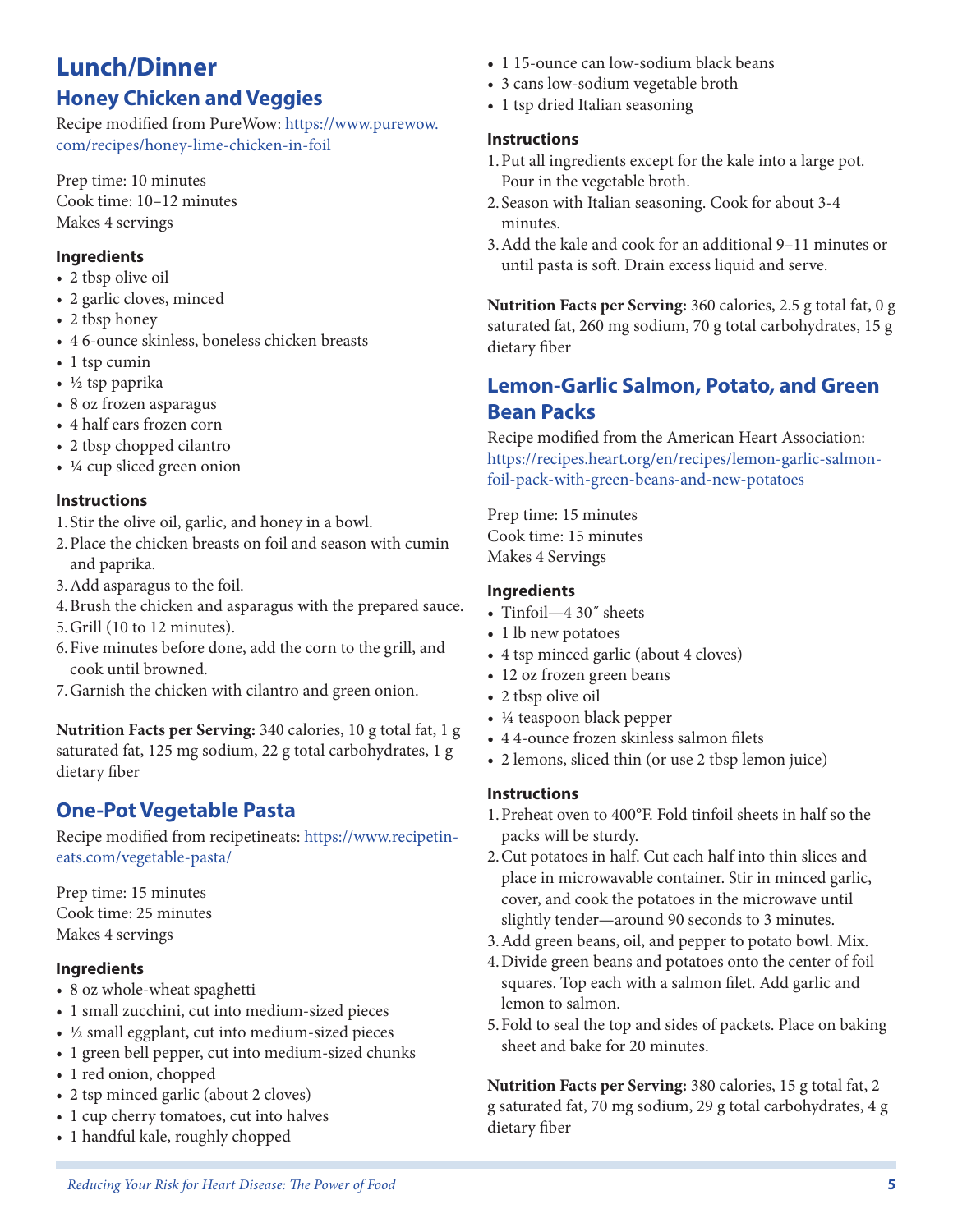# **Dessert and Snack Recipe ideas**

### **Avocado Dip**

Recipe retrieved from Pinch of Yum: https://pinchofyum. com/avocado-dip

Prep time: 5 minutes Cook time: 0 minutes Makes 2 servings

### **Ingredients**

- ¼ cup 0% plain Greek yogurt
- 1 ripe avocado
- 1 lime
- ⅛ tsp ground black pepper

### **Preparation**

- 1.Cut avocado in half and remove pit.
- 2.Using a spoon, scoop the fruit out of the avocado into a large bowl. Add the avocado and mix in the pepper and yogurt. Once all blended, juice in the lime and stir until all blended. Serve with carrots or wheat crackers.

**Nutrition Facts per Serving:** 140 calories, 11 g total fat, 1.5 g saturated fat, 15 mg sodium, 8 g total carbohydrates, 5 g dietary fiber

### **Berry-Banana Oat Shake**

Recipe modified from Martha Stewart: https://www. marthastewart.com/341010/banana-oat-smoothie

Prep time: 5 minutes Cook time: 0 minutes Makes 2 servings

### **Ingredients**

- ½ cup cooked oatmeal using old-fashioned oats, chilled
- $\frac{2}{3}$  cup 2% milk
- 1 tbsp brown sugar
- 1.5 tsp vanilla extract
- ½ cup frozen mixed berries
- 1 banana, cut into chunks
- 4 ice cubes

### **Preparation**

- 1.Place oatmeal in a blender and blend for a few minutes.
- 2.Add the remaining ingredients and blend until thick and smooth.

**Nutrition Facts per Serving:** 190 calories, 2.5 g total fat, 1 g saturated fat, 45 mg sodium, 36 g total carbohydrates, 4 g dietary fiber

### **Peach-Berry Cobbler**

Recipe modified from Taste of Home: https://www.tasteofhome.com/recipes/peach-and-berry-cobbler/

Prep time: 20 minutes Bake time: 40 minutes Makes 8 servings

### **Ingredients**

- **Cobbler**
- $\bullet$  ½ cup sugar
- 3 tbsp cornstarch
- ½ tsp ground cinnamon
- ¼ tsp ground cardamom
- 6 cups frozen peaches
- 2 cups frozen mixed berries
- 1 tbsp lemon juice

### **Topping**

- 1 cup all-purpose flour
- $\bullet$  ¼ cup sugar
- ¾ tsp baking powder
- ¼ tsp baking soda
- 3 tbsp cold unsalted butter
- 1 cup 0% plain Greek yogurt

### **Preparation**

- 1.Preheat oven to 375°F. In a large bowl, mix sugar, cornstarch, cinnamon, and cardamom. Add peaches, berries, and lemon juice; toss to combine. Transfer to a 10-inch ovenproof skillet.
- 2.In a small bowl, whisk the first 4 topping ingredients; cut in butter until mixture resembles coarse crumbs. Add yogurt; stir just until moistened. Drop mixture by tablespoonfuls over peach mixture.
- 3.Bake uncovered until topping is golden brown, 40–45 minutes. Serve warm.

**Nutrition Facts per Serving:** 290 calories, 5 g total fat, 2 g saturated fat, 290 mg sodium, 56 g total carbohydrates, 2 g dietary fiber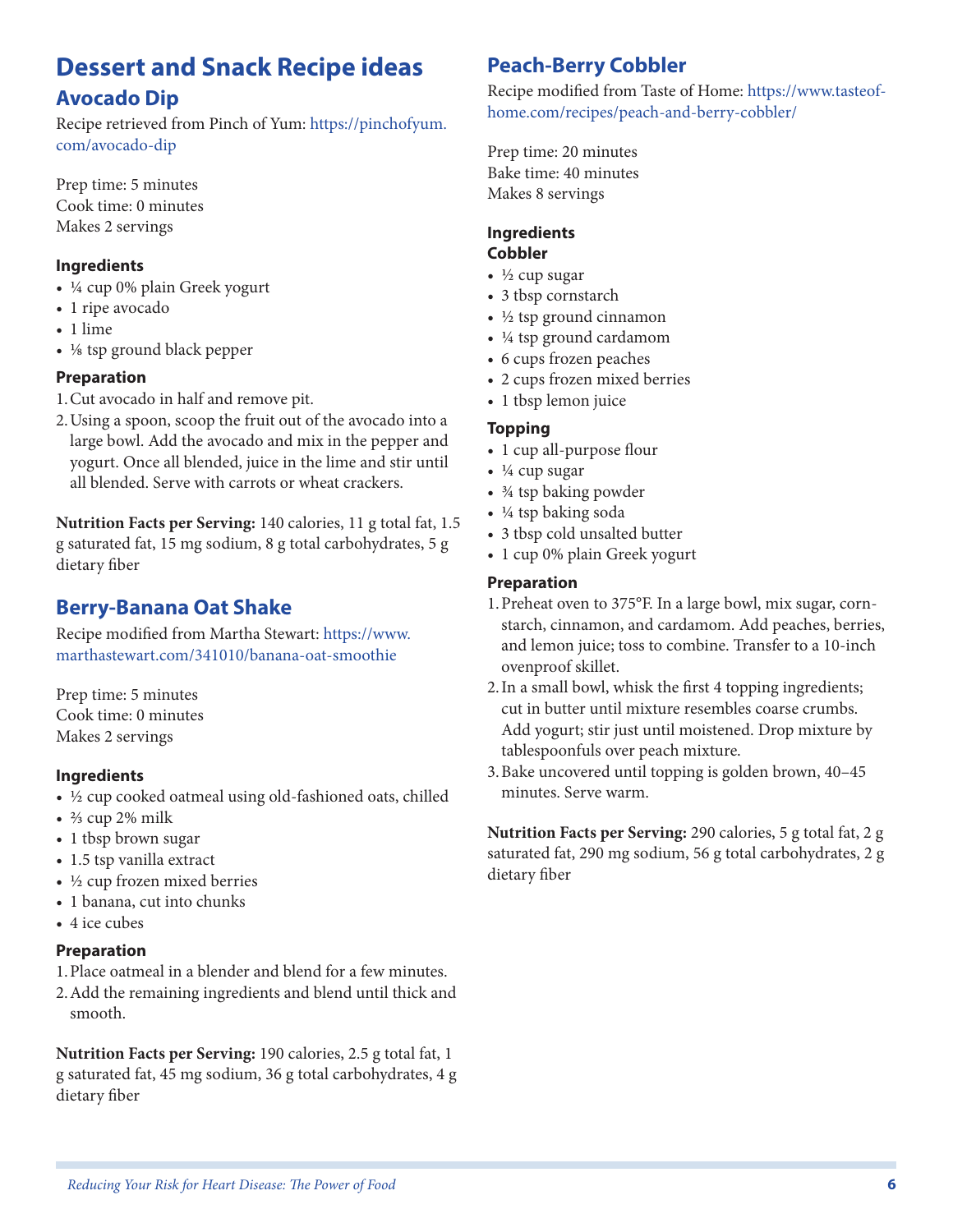#### **Grocery Shopping for Heart-Healthy Recipes Fresh/Frozen Foods Bottled/Canned/Dry Goods**

### ☐ Avocado

- ☐ Bananas
- □ Cherry tomatoes
- ☐ Chicken breasts, skinless, boneless
- □ Cilantro
- ☐ Egg
- □ Eggplant
- □ Frozen asparagus
- ☐ Frozen blueberries
- □ Frozen corn on the cob
- □ Frozen green beans
- ☐ Frozen mixed berries
- □ Frozen peaches
- $\Box$  Garlic cloves
- ☐ 0% fat plain Greek yogurt
- ☐ Green bell pepper
- □ Green onion
- ☐ Kale
- $\Box$  Lemons (or sub lemon juice)
- $\Box$  Lime (or sub lime juice)
- □ New potatoes
- $\square$  2% milk
- □ Red onion
- □ Salmon filets
- □ Spinach
- ☐ Strawberries
- □ Tomatoes
- □ Yellow onion
- ☐ Zucchini

#### **Find more healthy and delicious recipes at these websites:**

American Heart Association: https://recipes.heart.org

MyPlate Recipe Guides: https://www.myplate.gov/myplate-kitchen/recipes

- ☐ Brown sugar, light
- ☐ Canned no-salt-added or lowsodium black beans
- ☐ 100% whole-wheat English muffin
- $\Box$  Flax seeds
- ☐ Granola
- □ Honey
- ☐ Low-sodium vegetable broth
- □ Olive oil
- $\Box$  Raisins
- ☐ Rolled oats
- ☐ Whole-wheat spaghetti

### **Pantry Items**

- ☐ Cardamom
- □ Cinnamon
- □ Cooking spray
- □ Cornstarch
- ☐ Cumin
- □ Garlic powder
- □ Ground black pepper
- □ Ground ginger
- □ Italian seasoning
- ☐ Paprika
- ☐ Vanilla extract